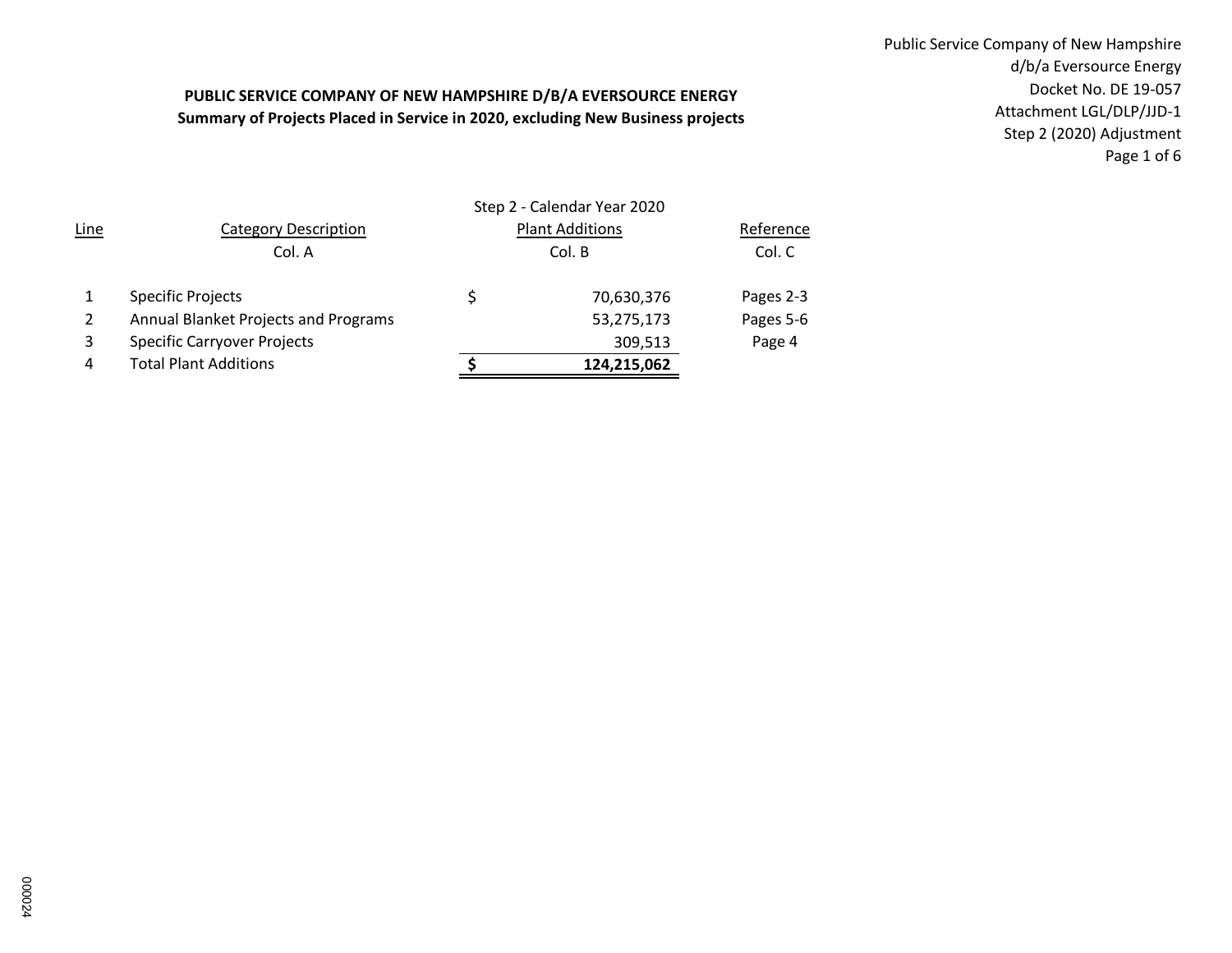## **PUBLIC SERVICE COMPANY OF NEW HAMPSHIRE D/B/A EVERSOURCE ENERGY Specific Projects Placed in Service in 2020, excluding New Business projects Comparison of Budget to Actual**

|  | combersion or public to second |  |
|--|--------------------------------|--|
|  |                                |  |
|  |                                |  |

|                 |              | Total Cost (direct and indirect, includes install and cost of n |                      |                   |                                                                          |                  |                                             |                              |                           |                         |                                                         |                    |        |                      |                          |                                                            |                 |                                                          |                 |        |                                                          |                 |                                 |                                                                                                                                             |
|-----------------|--------------|-----------------------------------------------------------------|----------------------|-------------------|--------------------------------------------------------------------------|------------------|---------------------------------------------|------------------------------|---------------------------|-------------------------|---------------------------------------------------------|--------------------|--------|----------------------|--------------------------|------------------------------------------------------------|-----------------|----------------------------------------------------------|-----------------|--------|----------------------------------------------------------|-----------------|---------------------------------|---------------------------------------------------------------------------------------------------------------------------------------------|
|                 |              |                                                                 |                      | Specific          |                                                                          | First in Service |                                             |                              |                           |                         | Pre-Construction First Supplemental Second Supplemental | Third Supplemental |        | Actual Project       |                          | Actual Final Cost to<br>Pre-Construction Estimate Variance |                 | Last Supplement to<br>Pre-Construction Estimate Variance |                 |        | Actual Final Cost to<br><b>Final Supplement Variance</b> |                 | As of 12/31/20<br>Plant Account | Reason for                                                                                                                                  |
| Line            | Year         | Plant Type                                                      | Project Type         | Project No        | <b>Project Description</b>                                               | Event            | Plant Account(s)                            | 2020 Plant in Service        | Authorization             | Authorization           | Authorization                                           | Authorization      |        | Life to Date Costs   |                          | (S)                                                        |                 | (S)                                                      | -76             |        | (S)                                                      |                 | 101 or 106                      | <b>Revised Authorization Basis</b>                                                                                                          |
|                 | Col. A       | Col. B                                                          | Col. C               | Col. D            | Col. E                                                                   | Col. F           | Col G.                                      | Col. H                       | Col. I                    | Col. J                  | Col. K                                                  | Col. L             |        | Col. M               |                          | Col. N                                                     | Col. O          | Col. P                                                   | Col. Q          |        | Col. R                                                   | Col. S          | Col. T                          | Col. U                                                                                                                                      |
|                 |              |                                                                 |                      |                   |                                                                          |                  |                                             |                              |                           |                         |                                                         |                    |        |                      |                          | Col. M - Col. I                                            | Col. N / Col. I | Col. (J. K or L) - Col. I                                | Col. P / Col. I |        | Col. M - Col. (J. K or L) Col. R / Col. (J. K or L)      |                 |                                 |                                                                                                                                             |
|                 | 2020         | General                                                         | Specific             | 19707             | 2019 PSNHD Fac LOB proj under \$500k                                     | 2019             | 390 391                                     | 340 721                      | 1.246.500                 |                         |                                                         |                    |        | 1 233 781            |                          | (12, 719)                                                  | $-1%$           |                                                          |                 |        | (12.719)                                                 | $-1%$           | 106                             |                                                                                                                                             |
|                 | 2020         | Distrib/General                                                 | Specific             | 20707<br>20715    | PSNH -D Fac 2020 LOB                                                     | 2020             | 361.390.391.398                             | 810.513                      | 3.436.314                 |                         |                                                         |                    |        | 1.303.865            |                          | (2.132.449)                                                | $-62%$          |                                                          |                 |        | (2.132.449)                                              | $-62%$          | 106                             |                                                                                                                                             |
|                 | 2020         | General                                                         | Specific             |                   | PSNH-D ML 2020 LOB                                                       | 2020             | 390.392.393                                 | 259,126                      | 328,980                   |                         |                                                         |                    |        | 315,447              |                          | (13, 533)                                                  | $-4N$           |                                                          |                 |        | (13, 533)                                                | $-4%$           | 106                             |                                                                                                                                             |
|                 | 2020         | General                                                         | Specific             | 20739<br>20765    | Berlin NH Yard Paving                                                    | 2020             | 390                                         | 14,455                       |                           |                         |                                                         |                    |        | 298,408              |                          |                                                            |                 |                                                          |                 |        |                                                          |                 | 101                             |                                                                                                                                             |
|                 | 2020         | General                                                         | Specific             | A08W49            | Front Office Life Safety Upgrade                                         | 2020             | 390                                         | 311.736                      |                           |                         |                                                         |                    |        | 311,736              |                          |                                                            |                 |                                                          |                 |        |                                                          |                 | 106                             |                                                                                                                                             |
|                 | 2020<br>2020 | Distribution<br>Distribution                                    | Specific<br>Specific | A16N01            | KEENE DOWNTOWN UG REPLACEMENT PROJ<br>11W1 - Renace Submarine Cable      | 2009<br>2020     | 364.365.366.367.368.369<br>364 365 367      | 889.029 \$<br>1.575.238 \$   | 4.712.000<br>360,000 \$   | 1917000                 |                                                         |                    |        | 4,557,944<br>1883889 | $\hat{\mathbf{z}}$       | (154.056)<br>1.523.889                                     | $-3%$<br>423% < | 1.557.000                                                | 433%            |        | (154.056)<br>(33111)                                     | $-3%$<br>$-2\%$ | 106<br>106                      |                                                                                                                                             |
|                 | 2020         | Distribution                                                    |                      | A16N02            |                                                                          | 2019             | 362                                         |                              |                           |                         |                                                         |                    |        | 5.979.553            |                          |                                                            |                 |                                                          |                 |        | 220.435                                                  |                 | 106                             |                                                                                                                                             |
|                 | 2020         | Distribution                                                    | Specific<br>Specific | A17C21            | Second transformer at Lost Nation S<br>PINE HILL SS PLC AUTO SCH REPLACE | 2019             | 362                                         | 333,271 \$<br>320,748        | 3,912,000 \$<br>1.765.000 | 4,558,049<br>2,000,000  | 5,759,118                                               |                    |        | 2.023.500            |                          | 2,067,553<br>258,500                                       | 53%<br>15%      | 1,847,118<br>235,000                                     | 47%<br>13%      |        | 23,500                                                   | 4%<br>1%        | 101                             | Engineering quality issues with vendor<br>Testing costs not available prior to FF and were higher than estimated                            |
|                 |              |                                                                 |                      |                   |                                                                          |                  |                                             |                              |                           |                         |                                                         |                    |        |                      |                          |                                                            |                 |                                                          |                 |        |                                                          |                 |                                 | Supplement request covered the additional costs for engineering. The                                                                        |
|                 |              |                                                                 |                      |                   |                                                                          |                  |                                             |                              |                           |                         |                                                         |                    |        |                      |                          |                                                            |                 |                                                          |                 |        |                                                          |                 |                                 | scope of work was increased to include the design of line taps,                                                                             |
|                 |              |                                                                 |                      |                   |                                                                          |                  |                                             |                              |                           |                         |                                                         |                    |        |                      |                          |                                                            |                 |                                                          |                 |        |                                                          |                 |                                 | automated switches. This increased materials about 20% of what was                                                                          |
|                 |              |                                                                 |                      |                   |                                                                          |                  |                                             |                              |                           |                         |                                                         |                    |        |                      |                          |                                                            |                 |                                                          |                 |        |                                                          |                 |                                 | originally approved. Surveying and right-of-way (ROW) monumentation                                                                         |
|                 |              |                                                                 |                      |                   |                                                                          |                  |                                             |                              |                           |                         |                                                         |                    |        |                      |                          |                                                            |                 |                                                          |                 |        |                                                          |                 |                                 | costs increased due to the complexity of the ROW easements.                                                                                 |
|                 |              |                                                                 |                      |                   |                                                                          |                  |                                             |                              |                           |                         |                                                         |                    |        |                      |                          |                                                            |                 |                                                          |                 |        |                                                          |                 |                                 | Archaeological study work was not included in the original esitmate.                                                                        |
|                 |              |                                                                 |                      |                   |                                                                          |                  |                                             |                              |                           |                         |                                                         |                    |        |                      |                          |                                                            |                 |                                                          |                 |        |                                                          |                 |                                 | Landscaping and community outreash services were higher than                                                                                |
|                 |              |                                                                 |                      |                   |                                                                          |                  |                                             |                              |                           |                         |                                                         |                    |        |                      |                          |                                                            |                 |                                                          |                 |        |                                                          |                 |                                 | estimated as well. Stakeholder negotiations were needed to fulfill                                                                          |
|                 | 2020         | Distribution                                                    | Specific             | A17C26            | 328 LINE RECONDUCTOR                                                     | 2019             | 364,365,368                                 | 240.502 \$                   | 4,263,997                 | 4.737.122<br>s.         |                                                         |                    |        | 4,832,439            |                          | 568,442                                                    | 13% \$          | 473,125                                                  | 11%             |        | 95,317                                                   | 2%              | 106                             | agreements for gates and landscaping.                                                                                                       |
|                 |              |                                                                 |                      |                   |                                                                          |                  | 364, 365, 366, 367, 368, 369,               |                              |                           |                         |                                                         |                    |        |                      |                          |                                                            |                 |                                                          |                 |        |                                                          |                 |                                 |                                                                                                                                             |
|                 | 2020         | Distribution                                                    | Specific             | A17E01            | RYE AREA 4KV STUDY                                                       | 2019             | 371                                         | 1,932,287                    | 1,859,000                 | 4,672,000               |                                                         |                    |        | 4,376,539            |                          | 2.517.539                                                  | 135% \$         | 2,813,000                                                | 151%            |        | (295.461)                                                | $-6%$           | 106                             |                                                                                                                                             |
| 12              | 2020         | Distribution                                                    | Specific             | A17E05            | <b>TWOMBLEY SS REBUILD</b>                                               | 2018             | 362.364.365                                 | $5.612.034$ \$               | 6,296,000                 |                         |                                                         |                    |        | 5.967.934            |                          | (328.066)                                                  | $-5%$           |                                                          |                 |        | (328.066)                                                | $-5%$           | 106                             |                                                                                                                                             |
| 13 <sup>1</sup> | 2020         | Distribution                                                    | Specific             | A17E09            | ROCHESTER 4KV CONVERSION                                                 | 2018             | 364.365.366.367.369                         | 944.754 \$                   | 5.234.000                 |                         |                                                         |                    |        | 4.909.350            |                          | (324.650)                                                  | $-6%$           |                                                          |                 |        | (324,650)                                                | $-6%$           | 106                             | Project is still in construction. Full ISD in 2021.                                                                                         |
| 14              | 2020         | Distribution                                                    | Specific             | A17N18            | LACONIA SS EQUIPMENT REPLACEMENT                                         | 2020             | 362                                         | 3.922.199 \$                 | 3.550.000                 |                         |                                                         |                    |        | 4.382.357            |                          | 832,357                                                    | 23%             |                                                          |                 |        | 832.357                                                  | 23%             | 106                             | Direct variance 2%, no supplement needed                                                                                                    |
|                 |              |                                                                 |                      |                   |                                                                          |                  |                                             |                              |                           |                         |                                                         |                    |        |                      |                          |                                                            |                 |                                                          |                 |        |                                                          |                 |                                 | Directs within 10%. Supplement request #1 was mostly due to bids for                                                                        |
|                 |              |                                                                 |                      |                   |                                                                          |                  |                                             |                              |                           |                         |                                                         |                    |        |                      |                          |                                                            |                 |                                                          |                 |        |                                                          |                 |                                 | construction, test and commissioning being higher than originally                                                                           |
|                 |              |                                                                 |                      |                   |                                                                          |                  |                                             |                              |                           |                         |                                                         |                    |        |                      |                          |                                                            |                 |                                                          |                 |        |                                                          |                 |                                 | estimated. Also, there were incorrect assumptions regarding asset                                                                           |
|                 |              |                                                                 |                      |                   |                                                                          |                  |                                             |                              |                           |                         |                                                         |                    |        |                      |                          |                                                            |                 |                                                          |                 |        |                                                          |                 |                                 | ownership (T vs. D) in the original estimate which were addressed in                                                                        |
|                 |              |                                                                 |                      |                   |                                                                          |                  |                                             |                              |                           |                         |                                                         |                    |        |                      |                          |                                                            |                 |                                                          |                 |        |                                                          |                 |                                 | the supplement. Transmission had more funds allocated for                                                                                   |
|                 |              |                                                                 |                      |                   |                                                                          |                  |                                             |                              |                           |                         |                                                         |                    |        |                      |                          |                                                            |                 |                                                          |                 |        |                                                          |                 |                                 | construction, materials, test and commissioning than distribution,                                                                          |
|                 |              |                                                                 |                      |                   |                                                                          |                  |                                             |                              |                           |                         |                                                         |                    |        |                      |                          |                                                            |                 |                                                          |                 |        |                                                          |                 |                                 | which should not have been the case.                                                                                                        |
|                 |              |                                                                 |                      |                   |                                                                          |                  |                                             |                              |                           |                         |                                                         |                    |        |                      |                          |                                                            |                 |                                                          |                 |        |                                                          |                 |                                 | Supplement request #2 was mostly due to changes and revisions that                                                                          |
|                 |              |                                                                 |                      |                   |                                                                          |                  |                                             |                              |                           |                         |                                                         |                    |        |                      |                          |                                                            |                 |                                                          |                 |        |                                                          |                 |                                 | took place after the project was under construction including cabinet                                                                       |
|                 |              |                                                                 |                      |                   |                                                                          |                  |                                             |                              |                           |                         |                                                         |                    |        |                      |                          |                                                            |                 |                                                          |                 |        |                                                          |                 |                                 | relocations (design conflict/issue), transfomer CTs and junction boxe                                                                       |
|                 |              |                                                                 |                      |                   |                                                                          |                  |                                             |                              |                           |                         |                                                         |                    |        |                      |                          |                                                            |                 |                                                          |                 |        |                                                          |                 |                                 | (design conflict/issues), HVAC installation, ground grid (excessive                                                                         |
|                 | 2020         | Distribution                                                    |                      | Specific A17W19   | NORTH RD SS EQUIPMENT REPLACEMENT                                        | 2019             | 362                                         | 103.180 \$                   |                           | 836.000 \$ 1.758.489 \$ | 2.102.000                                               |                    |        | 2.387.758            |                          | 1.551.758                                                  | 186%            | 1.266.000                                                | 151%            |        | 285,758                                                  | 14%             | 106                             | ledge encountered), battery charger installation, HMI and security<br>installations.                                                        |
|                 | 2020         | Distribution                                                    | Specific             | A18C02            | BEDFORD SS PLC AUTOMATION SCHEME                                         | 2020             | 362                                         | 3.030.060 \$                 | 2,888,000                 |                         |                                                         |                    |        | 3.077.402            |                          | 189,402                                                    | 7%              |                                                          |                 |        | 189,402                                                  | 7%              | 106                             | Direct variance 7%, no supplement needed                                                                                                    |
| 17              | 2020         | Distribution                                                    | Specific             | A18DA             | DISTRIBUTION AUTOMATION - POLE TOP                                       | 2018             | 364 365 368 369                             | 1.068.516 \$                 | 17.500.000                |                         |                                                         |                    |        | 19 379 294           |                          | 1879294                                                    | 11%             |                                                          |                 |        | 1879 794                                                 | 11%             | 106                             | Direct variance (2%), supplement not needed                                                                                                 |
|                 |              |                                                                 |                      |                   |                                                                          |                  |                                             |                              |                           |                         |                                                         |                    |        |                      |                          |                                                            |                 |                                                          |                 |        |                                                          |                 |                                 | Direct variance 8% so additional supplement not needed. Increased                                                                           |
|                 |              |                                                                 |                      |                   |                                                                          |                  |                                             |                              |                           |                         |                                                         |                    |        |                      |                          |                                                            |                 |                                                          |                 |        |                                                          |                 |                                 | direct costs driving the supplemental funding are due to higher than                                                                        |
|                 | 2020         | Distribution                                                    | Specific             | A18E09            | REPLACE 386 RELAY AT ROCHESTER SS                                        | 2020             | 362                                         | 491,845 \$<br>-S             | 235,200 \$                | 386,000                 |                                                         |                    |        | 524,865              | $\overline{\phantom{a}}$ | 289,665                                                    | 123% S          | 150,800                                                  | 64%             |        | 138,865                                                  | 36%             | 101                             | estimated costs for testing & commissioning services.                                                                                       |
|                 |              |                                                                 |                      |                   |                                                                          |                  |                                             |                              |                           |                         |                                                         |                    |        |                      |                          |                                                            |                 |                                                          |                 |        |                                                          |                 |                                 | Engineering, Materials, Testing and internal Station Ops labor were                                                                         |
|                 |              |                                                                 |                      |                   |                                                                          |                  |                                             |                              |                           |                         |                                                         |                    |        |                      |                          |                                                            |                 |                                                          |                 |        |                                                          |                 |                                 | significantly higher than estimated. Safety concerns identified early in                                                                    |
|                 |              |                                                                 |                      |                   |                                                                          |                  |                                             |                              |                           |                         |                                                         |                    |        |                      |                          |                                                            |                 |                                                          |                 |        |                                                          |                 |                                 | the engineering process drove an expansion of the control house                                                                             |
|                 | 2020         | Distribution                                                    | Specific             | A18NO5            | Pemi SS Upgrade                                                          | 2020             | 262                                         | 6.538.622                    | 4.063.000 \$              | 6.817,000 \$            | 7,729,000                                               |                    |        | 7.514.634            |                          | 3.451.634                                                  | 85%             | 2.754.000                                                | 68%             |        | (214.366)                                                | $-2\%$          | 106                             | which added significant project cost.                                                                                                       |
| 20              | 2020         | Distribution                                                    | Specific             | A18W11            | 316X1 CIRCUIT TIE EASTMAN DEVELOPME                                      | 2018             | 364.365.366.367.369                         | 420,118                      | 1.091.000                 |                         |                                                         |                    |        | 1.207.724            |                          | 116,724                                                    | 11%             |                                                          |                 |        | 116,724                                                  | 11%             | 101                             | Direct variance (3%), supplement not needed                                                                                                 |
|                 | 2020         | Distribution                                                    | Specific             | A18W17            | <b>EMERALD ST LINE WORK</b>                                              | 2020             | 364.365.367                                 | 71.118                       | 785,000                   |                         |                                                         |                    |        | 334,054              |                          | (450.946                                                   | $-57%$          |                                                          |                 |        | (450,946)                                                | $-57%$          | 106                             | Work delayed until 2020 due to design delay to project                                                                                      |
|                 | 2020         | Distribution                                                    | Specific             | A18W22            | Peterborough Roadway and Bridge Pro                                      | 2019             | 364.365.366.367.369                         | 105.073 \$                   | 364,000                   |                         |                                                         |                    |        | 534.021              |                          | 170.021                                                    | 47%             |                                                          |                 |        | 170.021                                                  | 47%             | 106                             | Direct variance (1%), supplement not needed                                                                                                 |
| 23              | 2020         | General                                                         | Specific             | A18X28            | 44 & 60 WEST PENN TELECOM                                                | 2020             | 397                                         | 142.625 \$                   | 498,800                   |                         |                                                         |                    |        | 456,214              | $\hat{\mathbf{z}}$       | (42.586)                                                   | $-9%$           |                                                          |                 |        | (42.586)                                                 | $-9%$           | 106                             |                                                                                                                                             |
| 24              | 2020         | Distribution                                                    | Specific             | A19054            | Pettingill Switchgear Reconfigurati                                      | 2020             | 367                                         | 326.290 \$                   | 228,000                   | 329,000                 |                                                         |                    |        | 328,393              |                          | 100,393                                                    | 44%             | 101,000                                                  | 44%             |        | (607)                                                    | 0%              | 101                             |                                                                                                                                             |
|                 |              |                                                                 |                      |                   |                                                                          |                  | 362,364,365,366,367,369,                    |                              |                           |                         |                                                         |                    |        |                      |                          |                                                            |                 |                                                          |                 |        |                                                          |                 |                                 |                                                                                                                                             |
|                 | 2020         | Distrib/General                                                 | Specific             | A19DA             | Distribution Automation - Pole Top                                       | 2019             | 371,373,397                                 | 6.858.527 \$<br><b>s</b>     | 16,743,000                |                         |                                                         |                    | $\leq$ | 17,735,989           |                          | 992.989                                                    | 6%              |                                                          |                 |        | 992.989                                                  | 6%              | 106                             |                                                                                                                                             |
|                 |              |                                                                 |                      |                   |                                                                          |                  |                                             |                              |                           |                         |                                                         |                    |        |                      |                          |                                                            |                 |                                                          |                 |        |                                                          |                 |                                 | Direct cost increase due to required contractor remobilization as a hold                                                                    |
|                 |              |                                                                 |                      |                   |                                                                          |                  |                                             |                              |                           |                         |                                                         |                    |        |                      |                          |                                                            |                 |                                                          |                 |        |                                                          |                 |                                 | had been placed on planned customer outages in response to the                                                                              |
|                 |              |                                                                 |                      |                   |                                                                          |                  |                                             |                              |                           |                         |                                                         |                    |        |                      |                          |                                                            |                 |                                                          |                 |        |                                                          |                 |                                 | COVID-19 pandemic and increased number of customers working from                                                                            |
|                 |              |                                                                 |                      |                   |                                                                          |                  |                                             |                              |                           |                         |                                                         |                    |        |                      |                          |                                                            |                 |                                                          |                 |        |                                                          |                 |                                 | home. Could not complete cutover until ban was lifted. Direct cost                                                                          |
|                 | 2020         | Distribution                                                    | Specific             | A19F11            | Circuit Ties-Wakefield 362 to 3157                                       | 2019             | 364 365 367 369                             | 1 339 525 6<br>$\sim$        | 2.700.000                 |                         |                                                         |                    | $\leq$ | 2883375              | $\sim$                   | 183 375                                                    | 7%              |                                                          |                 | $\sim$ | 183 375                                                  | 7%              | 106                             | variance under 10%.                                                                                                                         |
|                 |              |                                                                 |                      |                   |                                                                          |                  |                                             |                              |                           |                         |                                                         |                    |        |                      |                          |                                                            |                 |                                                          |                 |        |                                                          |                 |                                 | After contractor bids were received, project changed from original                                                                          |
|                 | 2020         | Distribution                                                    | Specific             | A19F41            | REPLACE LTC CONTROLS AT MADBURY SS                                       | 2020             | 362                                         | 463.324                      | 464.000                   |                         |                                                         |                    |        | 492,512              |                          | 28.512                                                     | 6%              |                                                          |                 |        | 28,512                                                   | 6%              | 101                             | funding under annual budget to a capital project due to cost exceeding<br>\$100,000 "annual project" budget limit                           |
|                 | 2020         | Distribution                                                    | Specific             | A19E63            | JACKSON HILL SS FNCE & GRDNG REPLAC                                      | 2020             | 361,362                                     | 278,815                      | 257,000                   |                         |                                                         |                    |        | 291,796              |                          | 34,796                                                     | 14%             |                                                          |                 |        | 34,796                                                   | 14%             | 101                             | Direct variance 4%, supplement not needed                                                                                                   |
| 29              | 2020         | Distribution                                                    | Specific             | A19LS             | Distribution Automation - Line Sens                                      | 2019             | 365                                         | 56.206 S<br>-5               | 180,000                   |                         |                                                         |                    |        | 128,277              | $\sim$                   | (51.723)                                                   | $-29%$          |                                                          |                 |        | (51.723)                                                 | $-29%$          | 106                             |                                                                                                                                             |
|                 | 2020         |                                                                 | Specific             | A19N12            | Circuit Ties - Laconia 310 to 345                                        | 2020             |                                             |                              |                           |                         |                                                         |                    |        |                      |                          |                                                            |                 |                                                          |                 |        | (276.873)                                                | $-9%$           | 106                             |                                                                                                                                             |
| 30              |              | Distribution                                                    | Specific             | A19506            |                                                                          |                  | 364,365,366,367,368,369 \$<br>364, 365, 367 | 2,611,085 \$<br>1.604.671 \$ | 3,000,000<br>893,000      | 1,413,000               |                                                         |                    |        | 2,723,127            | -S                       | (276, 873)                                                 | $-9%$<br>110%   | 520,000<br>$\sim$                                        | 58%             |        | 461.406                                                  | 33%             | 106                             | Direct variance 5%, supplement not needed                                                                                                   |
| 31              | 2020         | Distribution                                                    |                      |                   | Replace Conductor Route 13 Amherst                                       | 2020             |                                             |                              |                           |                         |                                                         |                    |        | 1,874,406            | -9                       | 981,406                                                    |                 |                                                          |                 |        |                                                          |                 |                                 |                                                                                                                                             |
|                 | 2020         | Distribution                                                    |                      | Specific A19W03   |                                                                          | 2019             | 364.365.366.367.368.369                     | 1.267.586 \$                 | 1,000,000                 | 1,668,000               |                                                         |                    |        | 1,660,099            |                          | 660,099                                                    | 66%             | 668,000                                                  | 67%             |        | (7.901)                                                  | 0%              | 106                             |                                                                                                                                             |
| 32              |              |                                                                 |                      |                   | Repl open wire w/ Spacer cble Rt 63                                      |                  |                                             |                              |                           |                         |                                                         |                    |        |                      |                          |                                                            |                 |                                                          |                 |        |                                                          |                 |                                 |                                                                                                                                             |
| 33              | 2020<br>2020 | Distribution<br>Distribution                                    | Specific<br>Specific | A19W56<br>A19X222 | 317 Line Reconstruction<br>ANIMAL PROTECTION AT AMHERST SS               | 2020<br>2020     | 365<br>362                                  | 969.489 \$<br>97.080 9       | 1.600.000<br>144,000      |                         |                                                         |                    |        | 1,406,014<br>97.080  |                          | (193.986)<br>(46,920)                                      | $-12%$          |                                                          |                 |        | (193.986)<br>(46,920)                                    | $-12%$          | 101<br>101                      |                                                                                                                                             |
|                 | 2020         | Distribution                                                    | Specific             | A19X32            | NH LATERAL INITIATIVE                                                    | 2019             | 365                                         | 423,000 \$                   | 5.000.000                 |                         |                                                         |                    |        | 5.705.410            |                          | 705,410                                                    | $-33%$<br>14%   |                                                          |                 |        | 705.410                                                  | $-33%$<br>14%   | 106                             |                                                                                                                                             |
| 26              | 2020         | Distribution                                                    | Specific             | A19X351           | LONG HILL SS 34.5kV CAP BANK SWITCH                                      | 2020             | 362                                         | 824,754                      | 756,000                   |                         |                                                         |                    |        | 849,646              |                          | 93,646                                                     | 12%             |                                                          |                 |        | 93.646                                                   | 12%             | 106                             | Direct variance (7%), supplement not needed<br>Direct variance (5%), supplement not needed                                                  |
|                 |              |                                                                 |                      |                   |                                                                          |                  |                                             |                              |                           |                         |                                                         |                    |        |                      |                          |                                                            |                 |                                                          |                 |        |                                                          |                 |                                 |                                                                                                                                             |
|                 |              |                                                                 |                      |                   |                                                                          |                  |                                             |                              |                           |                         |                                                         |                    |        |                      |                          |                                                            |                 |                                                          |                 |        |                                                          |                 |                                 | Direct cost variance of 9% due to re-work required on bus disconnect<br>switch and testing & commissioning costs higher than forecasted. No |
| 37              | 2020         | Distribution                                                    |                      | Specific A19X3601 | REEDS FERRY SS OCB REPLACEMENT                                           | 2020             | 362.364.365                                 | 2.513.032 \$                 | 2,239,000                 |                         |                                                         |                    |        | 2.605.529            |                          | 366,529                                                    | 16%             |                                                          |                 |        | 366.529                                                  | 16%             | 106                             | supplement needed.                                                                                                                          |
| 28              | 2020         | Distribution                                                    | Specific             | A19X58            | REPLACE LATTICE STEEL TOWERS                                             | 2020             | 364,365                                     | 3.094.789 \$                 | 1.510.000 \$              | 4,210,000               |                                                         |                    |        | 3,553,340            |                          | 2.043.340                                                  | 135% S          | 2,700,000                                                | 179%            |        | (656,660)                                                | $-16%$          | 101                             |                                                                                                                                             |
|                 | 2020         | Distribution                                                    | Specific             | A200A             | DISTRIBUTION AUTOMATION POLE TOP                                         | 2020             | 364 365 367 369                             | 9.057.258 \$                 | 12,000,000                |                         |                                                         |                    |        | 10.345.559           |                          | (1.654.441)                                                | $-14\%$         |                                                          |                 |        | (1.654.441)                                              | $-1.4\%$        | 106                             |                                                                                                                                             |
|                 | 2020         | Distribution                                                    | Specific             | A20E25            | OFFLOAD 63W1AT E. NORTHWOOD                                              | 2020             | 364.365.366.367.368.369                     | 384.294 \$                   | 207,000                   | 371,000                 |                                                         |                    |        | 412,001              |                          | 205,001                                                    | 99%             | 164,000                                                  | 79%             |        | 41.001                                                   | 11%             | 106                             | Direct variance 6%, supplement not needed                                                                                                   |
|                 | 2020         | Distribution                                                    | Specific             | A20E43            | East Northwood SS Regulator Replace                                      | 2020             | 362                                         | 175.662                      | 313,000                   |                         |                                                         |                    |        | 181.256              |                          | (131, 744)                                                 | $-42%$          |                                                          |                 |        | (131, 744)                                               | $-42%$          | 106                             |                                                                                                                                             |
| 42              | 2020         | Distribution                                                    | Specific A20LS       |                   | DISTRIBUTION AUTOMATION LINE SENSOR                                      | 2020             |                                             | 138,958 \$                   | 180,000                   |                         |                                                         |                    |        | 185.203              |                          | 5.203                                                      | 3%              |                                                          |                 |        | 5.203                                                    | 3%              | 106                             |                                                                                                                                             |
| 43              | 2020         | Distribution                                                    | Specific             | A20N29            | LACONIA COMCAST NON-BILLABLE 2020                                        | 2020             | 364, 365, 366, 367, 369                     | 208.790 S                    | 550,000                   |                         |                                                         |                    |        | 279,260              |                          | (270.740)                                                  | $-49%$          |                                                          |                 |        | (270.740)                                                | $-49%$          | 106                             | Not fully completed in 2020. Expect ISD of May 2021.                                                                                        |
|                 |              |                                                                 |                      |                   |                                                                          |                  |                                             |                              |                           |                         |                                                         |                    |        |                      |                          |                                                            |                 |                                                          |                 |        |                                                          |                 |                                 | Fully reimbursable work. Not fully completed in 2020. Expect ISD of                                                                         |
|                 | 2020         | Distribution                                                    |                      | Specific A20N30   | LACONIA COMCAST BILLABLE 2020                                            | 2020             | 364.365.366.367.369                         | 11.730 \$                    |                           |                         |                                                         |                    |        | (106.530)            | - S                      | (106.530)                                                  |                 |                                                          |                 |        | (106.530)                                                |                 | 106                             | May 2021.                                                                                                                                   |
|                 | 2020         | Distribution                                                    | Specific             | A20N31            | GILFORD COMCAST NON-BILLABLE 2020                                        | 2020             | 364, 365, 366, 367, 369                     | 251,233 \$                   | 660,000                   |                         |                                                         |                    |        | 306,087              |                          | (353, 913)                                                 | $-54%$          |                                                          |                 |        | (353, 913)                                               | $-54%$          | 106                             | Not fully completed in 2020. Expect ISD of May 2021                                                                                         |
|                 |              |                                                                 |                      |                   |                                                                          |                  |                                             |                              |                           |                         |                                                         |                    |        |                      |                          |                                                            |                 |                                                          |                 |        |                                                          |                 |                                 | Fully reimbursable work. Not fully completed in 2020. Expect ISD of                                                                         |
|                 | 2020         | Distribution                                                    | Specific             | A20N32            | GILFORD COMCAST BILLABLE 2020                                            | 2020             | 364.365.366.367.369                         | (42.857)                     |                           |                         |                                                         |                    |        | (216.471)            |                          | (216.471)                                                  |                 |                                                          |                 |        | (216.471)                                                |                 | 106                             | May 2021                                                                                                                                    |
|                 | 2020         | Distribution                                                    | Specific             | A20506            | 3159X Extend 3 Phase Boston Post Rd                                      | 2020             | 364.365.369                                 | 315,294                      | 195,000                   | 313,000                 |                                                         |                    |        | 334,048              |                          | 139,048                                                    | 71%             | 118,000                                                  | 61%             |        | 21.048                                                   | 7%              | 106                             |                                                                                                                                             |
|                 | 2020         | Distribution                                                    | Specific             | A20S17            | DB CBLE REPLACE MAPLE HILL ACREA                                         | 2020             | 364, 365, 366, 367, 369                     | 1,046,033 \$                 | 1,287,000                 |                         |                                                         |                    |        | 1,066,614            |                          | (220, 386)                                                 | $-17%$          |                                                          |                 |        | (220, 386)                                               | $-17%$          | 106                             |                                                                                                                                             |
|                 | 2020         | <b>Distribution</b>                                             | Specific             | A20522            | RANGE RD WINDHAM CONVERSION                                              | 2020             | 364 365 368                                 | 342, 209 \$                  | 161,000 \$                | 389,000                 |                                                         |                    |        | 405.629              |                          | 244,629                                                    | 152%            | 228,000                                                  | 142%            | - 6    | 16.629                                                   | 4%              | 106                             |                                                                                                                                             |
|                 | 2020         | Distribution                                                    | Specific             | A20WOR            | 3155X6 Feed from the 3155X9                                              | 2020             | 364 365 368 369                             | 550.764                      | 200,000                   | 659,000                 |                                                         |                    |        | 603 794              |                          | 403.794                                                    | 202%            | 459,000                                                  | 230%            |        | (55.206)                                                 | $-8%$           | 106                             |                                                                                                                                             |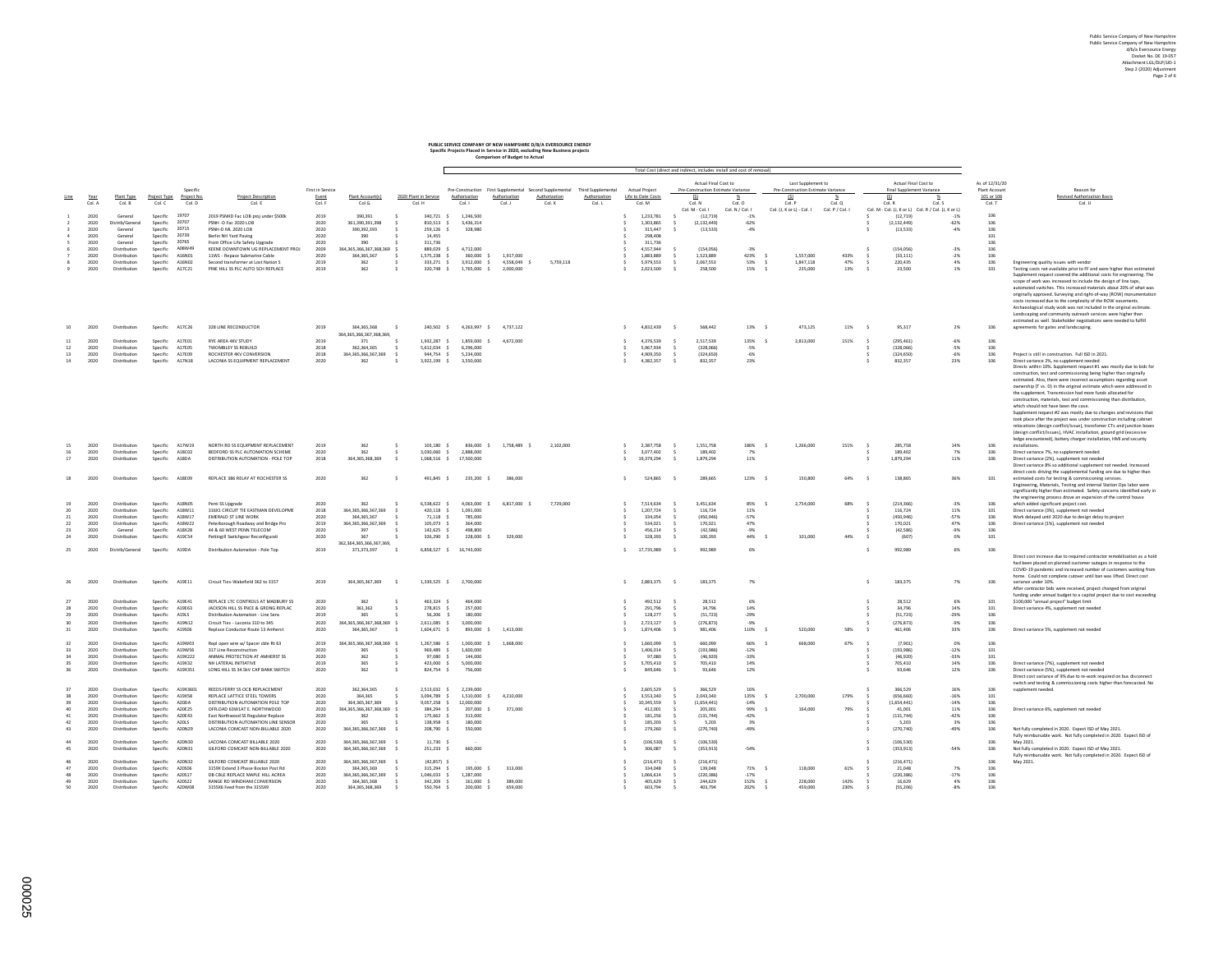### **PUBLIC SERVICE COMPANY OF NEW HAMPSHIRE D/B/A EVERSOURCE ENERGY Specific Projects Placed in Service in 2020, excluding New Business projects**

| Comparison of Budget to Actual |  |
|--------------------------------|--|
|                                |  |
|                                |  |

|      | Total Cost (direct and indirect, includes install and cost of removal) |              |              |                        |                                     |                           |                         |  |                       |               |              |               |                                                                                             |                                             |                                                            |                 |                                                          |                 |                                                     |        |                                               |                                                   |
|------|------------------------------------------------------------------------|--------------|--------------|------------------------|-------------------------------------|---------------------------|-------------------------|--|-----------------------|---------------|--------------|---------------|---------------------------------------------------------------------------------------------|---------------------------------------------|------------------------------------------------------------|-----------------|----------------------------------------------------------|-----------------|-----------------------------------------------------|--------|-----------------------------------------------|---------------------------------------------------|
| Line | Year                                                                   | Plant Type   | Project Type | Specific<br>Project No | <b>Project Description</b>          | First in Service<br>Event | Plant Account(s         |  | 2020 Plant in Service | Authorization | Authorizatio | Authorization | Pre-Construction First Supplemental Second Supplemental Third Supplemental<br>Authorization | <b>Actual Project</b><br>Life to Date Costs | Actual Final Cost to<br>Pre-Construction Estimate Variance |                 | Last Supplement to<br>Pre-Construction Estimate Variance |                 | Actual Final Cost to<br>Final Supplement Variance   |        | As of 12/31/20<br>Plant Account<br>101 or 106 | Reason for<br>Revised Authorization Basis         |
|      | Col. A                                                                 | Col. B       | Col. C       | Col. D                 | Col. E                              | Col. F                    | Col G.                  |  | Col. H                | Col. I        | Col. J       | Col. K        | Col. L                                                                                      | Col. M                                      | Col. N                                                     | Col. O          | Col. P                                                   | Col. Q          | Col. R                                              | Col. S | Col. T                                        | Col. U                                            |
|      |                                                                        |              |              |                        |                                     |                           |                         |  |                       |               |              |               |                                                                                             |                                             | Col. M - Col. I                                            | Col. N / Col. I | Col. (J. K or L) - Col. I                                | Col. P / Col. I | Col. M - Col. (J. K or L) Col. R / Col. (J. K or L) |        |                                               |                                                   |
| 51   | 2020                                                                   | Distribution | Specific     | A20W13                 | 3410 and 315 Circuit Tie            | 2020                      | 364.365.369             |  | 141,306               | 1.350.000     | 1,800,000    |               |                                                                                             | 1,409,280                                   | 59,280                                                     | 4%              | 450,000                                                  | 33%             | (390.720)                                           | $-22%$ | 106                                           |                                                   |
| 52   | - 2020                                                                 | Distribution | Specific     | A20W14                 | 24X1 and 313X1 Circuit Tie          | 2020                      | 364.365.366.367.368.369 |  | 1.870.079             | 2,800,000     |              |               |                                                                                             | 2,185,970                                   | (614.030)                                                  | $-22%$          |                                                          |                 | (614.030)                                           | $-22%$ | 106                                           |                                                   |
| 53   | 2020                                                                   | Distribution | Specific     | A20W35                 | SPRING STREET SS UPGRADES           | 2020                      | 362                     |  | 1.157.980             | 1,230,000     |              |               |                                                                                             | 1.292.013                                   | 62.013                                                     | 5%              |                                                          |                 | 62.013                                              | 5%     | 106                                           | Completed in Nov 2020. Within 10% on direct costs |
| 54   | 2020                                                                   | Distribution | Specific     | A20X38                 | 2020 CIRCUIT PATROL REPAIRS         | 2020                      | 364.365.369             |  | 520.248               | 2.195.000     |              |               |                                                                                             | 1.025.818                                   | (1.169.182)                                                | $-53%$          |                                                          |                 | (1.169.182)                                         | $-53%$ | 106                                           |                                                   |
| SS.  | 2020                                                                   | General      | Specific     | IASC2003               | PSNH Emerging Capital Security 2020 | 2020                      | 390                     |  | 75.254                |               |              |               |                                                                                             | 79.211                                      |                                                            |                 |                                                          |                 |                                                     |        | 106                                           |                                                   |
|      | 2020                                                                   | Distribution | Specific     | NHMTR20                | NH Annual Meter Project for 2020    | 2020                      | 370                     |  | 1.975.120             | 2.950.892     |              |               |                                                                                             | 1.975.120                                   | (975, 772)                                                 | $-33%$          |                                                          |                 | (975, 772)                                          | $-33%$ | 106                                           |                                                   |
|      | 2020                                                                   | Distribution | Specific     | R18CTC01               | W185 - 4W1 CIRCUIT TIE              | 2018                      | 364,365                 |  | 245,078               | 1.240.000     | 1,360,000    |               |                                                                                             | 1,362,060                                   | 122,060                                                    | 10%             | 120,000                                                  | 10%             | 2,060                                               | 0%     | 106                                           |                                                   |
|      | 58 2020 Total                                                          |              |              |                        |                                     |                           |                         |  | 70,630,376            |               |              |               |                                                                                             |                                             |                                                            |                 |                                                          |                 |                                                     |        |                                               |                                                   |

Definions:<br>Col. A Phart in Service Year<br>Col. A Phart in Service Year<br>Col. Description of poper work.<br>Col. Description of poper work, we also also applies the service of specific careyover project with trailing charges<br>Col.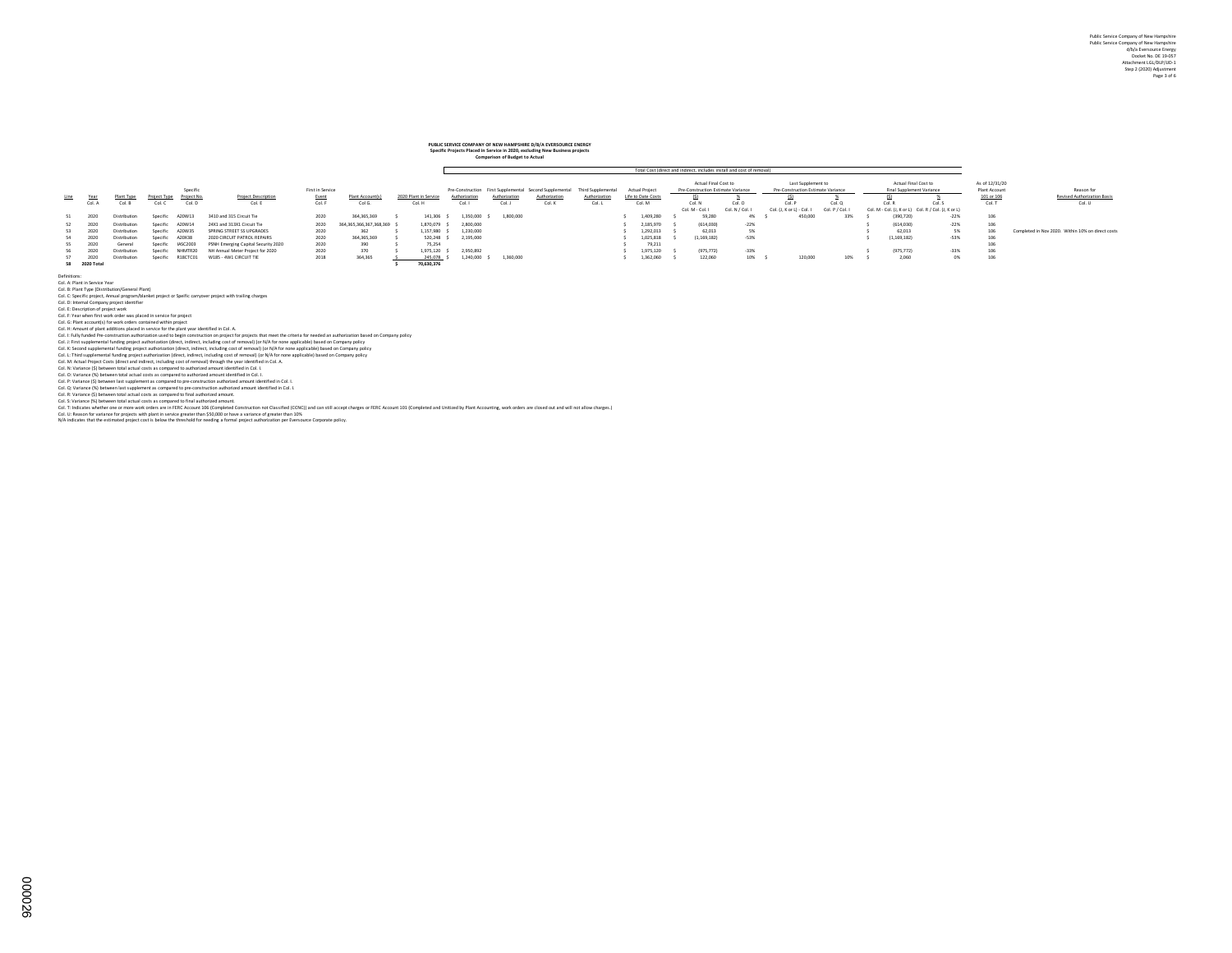# **PUBLIC SERVICE COMPANY OF NEW HAMPSHIRE D/B/A EVERSOURCE ENERGY Annual Programs and Annual Projects Placed in Service in 2020, excluding New Business projects Comparison of Budget to Actual**

 $\mathsf{r}$ 

|      |              |                              |                       |                |                                                                         |                                         |                                    |               |               |                                        |                    |                | l otal Cost (direct and indirect, includes install and cost of removal) |                 |                                                |                 |                                                    |                                                 |                       |
|------|--------------|------------------------------|-----------------------|----------------|-------------------------------------------------------------------------|-----------------------------------------|------------------------------------|---------------|---------------|----------------------------------------|--------------------|----------------|-------------------------------------------------------------------------|-----------------|------------------------------------------------|-----------------|----------------------------------------------------|-------------------------------------------------|-----------------------|
|      |              |                              |                       | Specific       |                                                                         |                                         |                                    | Annual        |               | First Supplemental Second Supplemental | Calendar Year 2020 |                | Actual Annual Cost to<br>Annual Estimate Variance                       |                 | Last Supplement To<br>Annual Estimate Variance |                 | Actual Annual Cost to<br>Final Supplement Variance |                                                 |                       |
| Line | Year         | Plant Type                   | Project Type          | Project No.    | <b>Project Description</b>                                              | Plant Account(s)                        | 2020 Plant in Service              | Authorization | Authorization | Authorization                          | Year to Date Costs |                | (S)                                                                     | - %             | (S)                                            | %               | (S)                                                | - %                                             | Comment               |
|      | Col. A       | Col. B                       | Col. C                | Col. D         | Col. E                                                                  | Col F.                                  | Col. G                             | Col. H        | Col. I        | Col. J                                 | Col. K             |                | Col. L                                                                  | Col. M          | Col. N                                         | Col. O          | Col. P                                             | Col. Q                                          |                       |
|      |              |                              |                       |                |                                                                         |                                         |                                    |               |               |                                        |                    |                | Col. K - Col. H                                                         | Col. L / Col. H | Col. (I or J) - Col. H                         | Col. N / Col. H |                                                    | Col. K - Col. (I or J) Col. P / Col. (H,I or J) |                       |
|      | 2020         | Distribution                 | Annual Program        | 6DCIP          | NH Avigilon Intrusion Detection                                         | 362                                     | 44.349                             | N/A           |               |                                        |                    | 44,349         | N/A                                                                     | N/A             | N/A                                            | N/A             | N/A                                                | N/A                                             |                       |
|      |              |                              |                       |                |                                                                         | 364.365.366.367.368                     |                                    |               |               |                                        |                    |                |                                                                         |                 |                                                |                 |                                                    |                                                 |                       |
|      | 2020         | Distribution                 | Annual Program        | A07X45         | REJECT POLE REPLACEMENT                                                 | ,369,371<br>- \$                        | 1,455,009                          | 2,341,000     |               |                                        |                    | 1,602,220      | (738, 780)                                                              | $-32%$          |                                                |                 | (738, 780)                                         | $-32%$                                          |                       |
|      | 2020         |                              |                       | A07X98         | NESC CAPITAL REPAIRS                                                    | 364, 365, 368, 369                      | 12,070                             | N/A           |               |                                        |                    | (24, 694)      | N/A                                                                     | N/A             | N/A                                            | N/A             | N/A                                                | N/A                                             |                       |
|      |              | Distribution                 | Annual Program        | A09S12         |                                                                         |                                         | $\leq$                             |               |               |                                        |                    |                |                                                                         | N/A             | N/A                                            | N/A             |                                                    | N/A                                             |                       |
|      | 2020<br>2020 | Distribution<br>Distribution | Annual Program        |                | REPLACED FAILED CABLE - POST TESTED                                     | 364, 365, 366, 367<br>365, 366, 367     | 331,197<br>123                     | N/A<br>N/A    |               |                                        |                    | 114,289        | N/A<br>N/A                                                              | N/A             | N/A                                            | N/A             | N/A<br>N/A                                         | N/A                                             |                       |
|      |              |                              | Annual Program        | A10X04         | DIRECT BURIED CABLE INJECTION                                           |                                         | $\leq$                             | N/A           |               |                                        |                    | (1, 177)       | N/A                                                                     | N/A             | N/A                                            | N/A             |                                                    |                                                 |                       |
|      | 2020         | Distribution                 | Annual Program        | A12X01         | SUBSTATION BATTERY REPLACEMENT                                          | 362                                     | (76)<br>$\leq$                     |               |               |                                        |                    |                | N/A                                                                     |                 |                                                |                 | N/A                                                | N/A                                             |                       |
|      | 2020         | Distribution                 | Annual Program        | A12X02         | SUBSTATION GROUND GRID UPGRADES                                         | 361,362                                 | (6, 010)                           | N/A           |               |                                        |                    | 1,890          |                                                                         | N/A             | N/A                                            | N/A             | N/A                                                | N/A                                             |                       |
|      | 2020         | Distribution                 | Annual Program        | CO1PCB         | PCB TRANSFORMER CHANGEOUT PROGRAM                                       | 364, 365, 369<br>$\leq$                 | 83,388 \$                          | 150,000       |               |                                        |                    | 89,821         | (60, 179)                                                               | $-40%$          |                                                |                 | (60, 179)<br>÷.                                    | $-40%$                                          |                       |
|      | 2020         | Distribution                 | Annual Program        | C01SPA01       | JOINT POLES PURCHASE & SALE                                             | 364                                     | 66.404 \$                          | 151,000       | 284,000       |                                        |                    | 232,661        | 81,661                                                                  | 54%             | 133,000<br>- \$                                | 88%             | (51, 339)<br>$\sim$                                | $-18%$                                          |                       |
|      |              |                              |                       |                |                                                                         | 364, 365, 366, 367, 368                 |                                    |               |               |                                        |                    |                |                                                                         |                 |                                                |                 |                                                    |                                                 |                       |
| 10   | 2020         | Distribution                 | Annual Program C03CTV |                | CABLE TV PROJECTS ANNUAL                                                | ,369                                    | 246,406 \$                         | 510,000       | 388,000       |                                        |                    | 267,199 \$     | (242, 801)                                                              | $-48%$          | (122,000)                                      | $-24%$          | (120, 801)                                         | $-31%$                                          |                       |
|      |              |                              |                       |                |                                                                         | 364, 365, 366, 367, 369                 |                                    |               |               |                                        |                    |                |                                                                         |                 |                                                |                 |                                                    |                                                 |                       |
| 11   | 2020         | Distribution                 | Annual Program        | C03DO1         | NHDOT PROJECT PROGRAM                                                   | ,371,373<br>- \$                        | 1,484,766 \$                       | 2,040,000     |               |                                        |                    | 1,411,586 \$   | (628, 414)                                                              | $-31%$          |                                                |                 | (628, 414)                                         | $-31%$                                          |                       |
| 12   | 2020         | Distribution                 | Annual Program        | CO3TEL         | TELEPHONE PROJECTS ANNUAL                                               | 364.365.366.367.369 \$                  | 512,780 \$                         | 200,000 \$    | 641,000       |                                        |                    | 605.038 \$     | 405.038                                                                 | 203%            | 441.000                                        | 221%            | (35.962)<br>-S                                     | $-6%$                                           |                       |
|      |              |                              |                       |                |                                                                         | 364.365.366.367.368                     |                                    |               |               |                                        |                    |                |                                                                         |                 |                                                |                 |                                                    |                                                 |                       |
| 13   | 2020         | Distribution                 | Annual Program        | DG9R           | DG FIELD DESIGN & CONSTR- REIMBURSE                                     | ,369                                    | 182.104 \$                         | 616,000       |               |                                        |                    | 274,788        | (341.212)                                                               | $-55%$          |                                                |                 | (341.212)                                          | $-55%$                                          |                       |
| 14   | 2020         | Distribution                 | Annual Program        | DL9R           | DIST LINE ROW PROGRAM                                                   | 364, 365, 366                           | $\leq$<br>1.844.115 \$             | 4.990.000     |               |                                        |                    | 3.298.540 \$   | (1.691.460)                                                             | $-34%$          |                                                |                 | (1.691.460)                                        | $-34%$                                          |                       |
| 15   | 2020         | Distribution/General         | Annual Program        | DS9RD          | DIST. S/S ANNUAL - DM                                                   | 362,390,394                             | 979,909 \$<br>÷.                   | 750,000 \$    | 950,000       |                                        |                    | 967,158 \$     | 217,158                                                                 | 29%             | 200,000                                        | 27%             | 17.158                                             | 2%                                              |                       |
| 16   | 2020         | Distribution                 | Annual Program        | <b>DS9RE</b>   | ROW REPLACE FAILED EQUIPMENT-ANNUA                                      | 364,365                                 | 257.405 \$<br>Ś.                   | 1,092,000     |               |                                        |                    | 562,288        | (529, 712)                                                              | $-49%$          |                                                |                 | (529, 712)                                         | $-49%$                                          |                       |
| 17   | 2020         | Distribution/General         | Annual Program        | <b>DS9RS</b>   | SUBSTATION ANNUAL-SUBSTATION                                            | 361,362,390                             | - Ś<br>$(95, 158)$ \$              | 699,000       |               |                                        |                    | 351,916 \$     | (347, 084)                                                              | $-50%$          |                                                |                 | (347.084)                                          | $-50%$                                          |                       |
| 18   | 2020         | Distribution                 | Annual Program        | DSPP8001       | DG ENG DESIGN & CONSTR                                                  | 364,365                                 | $\hat{z}$<br>$(2,212)$ \$          | 199,000       |               |                                        |                    | $(36,764)$ \$  | (235, 764)                                                              | $-118%$         |                                                |                 | (235, 764)                                         | $-118%$                                         |                       |
| 19   | 2020         | General                      | Annual Program        | GE9R           | Tools and Equipment - Engineering                                       | 394,396                                 | $\leq$<br>70,464 \$                | 75,000        |               |                                        |                    | 238            | (74, 762)                                                               | $-100%$         |                                                |                 | (74, 762)                                          | $-100%$                                         |                       |
| 20   | 2020         | General                      | Annual Program        | <b>GM9R</b>    | Tools/equipment - S/S Operations                                        | 391,394,396                             | $\dot{s}$<br>402,314 \$            | 160,000       | 345,000       |                                        |                    | 339,180        | 179,180                                                                 | 112%            | 185,000                                        | 116%            | (5,820)<br>-S                                      | $-2%$                                           |                       |
|      |              |                              |                       |                |                                                                         |                                         |                                    |               |               |                                        |                    |                |                                                                         |                 |                                                |                 |                                                    |                                                 | Direct variance 8%,   |
| 21   | 2020         | General                      | Annual Program        | GT9R           | Tools and Equipment- Troubleshooter                                     | 394<br>$\leq$                           | 542.904 \$                         | 375,000       |               |                                        |                    | 412.050 \$     | 37,050                                                                  | 10%             |                                                |                 | 37.050<br>-S                                       | 10%                                             | supplement not needed |
| 22   | 2020         | General                      | Annual Program        | GX9R           | Tools/equipment - Field Operations                                      | 394                                     | 1,358,693 \$<br>- Ś                | 1,100,000     |               |                                        |                    | 846,888        | (253, 112)                                                              | $-23%$          |                                                |                 | (253, 112)                                         | $-23%$                                          |                       |
| 23   | 2020         | General                      | Annual Program        | IT6DWANA       | TELECOM WAN ANNUALS - PSNH                                              | 397<br>- \$                             | 1,112                              | N/A           |               |                                        |                    | 759,580        | N/A                                                                     | N/A             | N/A                                            | N/A             | N/A                                                | N/A                                             |                       |
|      |              |                              |                       |                |                                                                         | 364, 365, 366, 367, 369                 |                                    |               |               |                                        |                    |                |                                                                         |                 |                                                |                 |                                                    |                                                 |                       |
|      | 2020         |                              |                       | MINOR9R        | MINOR STORMS CAPITAL (includes MINOR9x projects)                        | 371                                     | 126,565 \$<br>$\leq$               | 132,000       | 202,000       |                                        |                    | 165,839 \$     | 33,839                                                                  | 26%             | 70,000                                         | 53%             | (36, 161)<br>- 5                                   | $-18%$                                          |                       |
| 24   |              | Distribution                 | Annual Program        |                |                                                                         |                                         |                                    |               |               |                                        |                    |                |                                                                         |                 |                                                |                 |                                                    |                                                 |                       |
| 25   | 2020<br>2020 | General                      | Annual Program        | NHEDVH20       | NH Elec Distrib Vehicle Purchase                                        | 392                                     | 4,587,560 \$                       | 11,653,391    |               |                                        |                    | 4,808,159 \$   | (6, 845, 232)                                                           | $-59%$          |                                                |                 | (6,845,232)                                        | $-59%$                                          |                       |
| 26   |              | Distribution                 | Annual Program        | NHLC03         | NH LINE CONTRACTORS                                                     | 364<br>394                              | 21.987                             | 300,000       |               |                                        |                    | $(319.557)$ \$ | (619, 557)                                                              | $-207%$         |                                                |                 | (619, 557)<br>838                                  | $-207%$                                         |                       |
| 27   | 2020         | General                      | Annual Program        | <b>NHTOOLS</b> | NH-Tools/Equipment-Transportation                                       |                                         | 40,838                             | 40,000        |               |                                        |                    | 40,838         | 838                                                                     | 2%              |                                                |                 |                                                    | 2%                                              |                       |
| 28   | 2020         | Distribution                 | Annual Program        | <b>NT006</b>   | General Expense -                                                       | 362                                     | 57,442                             | N/A           |               |                                        |                    | 3,737,962      | N/A                                                                     | N/A             | N/A                                            | N/A             | N/A                                                | N/A                                             |                       |
| 29   | 2020         | Distribution                 | Annual Program        | ROWLR          | ROW Relocations - Reimbursable                                          | 364.365                                 | 709                                | N/A           |               |                                        |                    |                | N/A                                                                     | N/A             | N/A                                            | N/A             | N/A                                                | N/A                                             |                       |
| 30   | 2020         | General                      | Annual Program        | VEHICLES       | NH Vehicle Purchases Distrib                                            | 392                                     | 6,905,632<br>- Ś                   |               |               |                                        |                    | 128,253        |                                                                         |                 |                                                |                 |                                                    |                                                 |                       |
|      |              |                              |                       |                |                                                                         | 364, 365, 366, 369, 371                 |                                    |               |               |                                        |                    |                |                                                                         |                 |                                                |                 |                                                    |                                                 |                       |
| 31   | 2020         | Distribution                 | Annual Project        | DA9R           | NON-ROADWAY LIGHTING (Includes DA9x projects)                           | ,373<br>- \$                            | 187,008 \$                         | 408,000       |               |                                        |                    | 352,347 \$     | (55, 653)                                                               | $-14%$          |                                                |                 | (55, 653)<br>÷.                                    | $-14%$                                          |                       |
|      |              |                              |                       |                |                                                                         | 364, 365, 366, 367, 368                 |                                    |               |               |                                        |                    |                |                                                                         |                 |                                                |                 |                                                    |                                                 |                       |
| 32   | 2020         | Distribution                 | Annual Project        | DH9R           | LINE RELOCATIONS (includes DH9x projects)                               | ,369,371,373<br>- \$                    | 1,104,325 \$                       | 1,584,000     |               |                                        |                    | 1,155,378 \$   | (428, 622)                                                              | $-27%$          |                                                |                 | (428, 622)                                         | $-27%$                                          |                       |
|      |              |                              |                       |                |                                                                         | 364, 365, 366, 367, 368                 |                                    |               |               |                                        |                    |                |                                                                         |                 |                                                |                 |                                                    |                                                 |                       |
| 33   | 2020         | Distribution                 | Annual Project        | DK9R           | MAINTAIN VOLTAGE (includes DK9x projects)                               | .369<br>- \$                            | 436,796 \$                         | 1,043,000 \$  | 1,158,000     |                                        |                    | 802,460 \$     | (240, 540)                                                              | $-23%$          | 115,000                                        | 11%             | (355, 540)<br>- s                                  | $-31%$                                          |                       |
|      |              |                              |                       |                | SYSTEM REPAIRS/OBSOLESCENSE (includes DO9x.                             |                                         |                                    |               |               |                                        |                    |                |                                                                         |                 |                                                |                 |                                                    |                                                 |                       |
|      |              |                              |                       |                | DQDB9x, DQOH9x, DQUG9x, ARDB9x, AROH9x, ARUG9x, 364,365,366,367,368     |                                         |                                    |               |               |                                        |                    |                |                                                                         |                 |                                                |                 |                                                    |                                                 |                       |
| 34   | 2020         | Distribution                 | Annual Project        | DQ9R           | IFDB9x, IFOH9x, IFUG9x projects)                                        | ,369,370,371,373 \$                     | 12,512,248 \$                      | 16,011,000    |               |                                        |                    | 13,400,087     | (2,610,913)                                                             | $-16%$          |                                                |                 | (2,610,913)                                        | $-16%$                                          |                       |
|      |              |                              |                       |                |                                                                         | 364, 365, 366, 367, 368                 |                                    |               |               |                                        |                    |                |                                                                         |                 |                                                |                 |                                                    |                                                 |                       |
| 35   | 2020         | <b>Distribution</b>          | Annual Project        | DR9R           | RELIABILITY IMPROVEMENTS (includes DR9x projects)                       | ,369<br>- \$                            | 2.801.731 \$                       | 3.000.000     |               |                                        |                    | 2.943.508      | (56.492)                                                                | $-2%$           |                                                |                 | (56.492)                                           | $-2%$                                           |                       |
| 36   | 2020         | Distribution                 | Annual Project        | DT7P           | PURCHASE TRANSFORMERS AND REGULATOR                                     | 368<br>- \$                             | 12,025,303 \$                      | 9,999,000     | 11,721,000    |                                        |                    | 12,024,595 \$  | 2,025,595                                                               | 20%             | 1,722,000                                      | 17%             | 303,595<br>-Ś                                      | 3%                                              |                       |
|      |              |                              |                       |                |                                                                         | 364.365.366.367.369                     |                                    |               |               |                                        |                    |                |                                                                         |                 |                                                |                 |                                                    |                                                 |                       |
| 37   | 2020         | Distribution                 | Annual Project        |                | HPS9R/D79R ROADWAY LIGHTING (includes D79x projects)                    | ,371,373<br>- \$                        | $52,824$ \$                        | 120,000       |               |                                        |                    | 47,876 \$      | (72, 124)                                                               | $-60%$          |                                                |                 | (72, 124)                                          | $-60%$                                          |                       |
|      |              |                              |                       |                |                                                                         |                                         |                                    |               |               |                                        |                    |                |                                                                         |                 |                                                |                 |                                                    |                                                 |                       |
| 38   | 2020         | <b>Distribution</b>          | Annual Project        | INS9R          | INSURANCE CLAIM ANNUAL (includes INSOH9x)<br>INSUG9x, INSDB9x projects) | 364, 365, 366, 367, 369<br>,370,371,373 | 2.642.149 \$                       | 600,000 \$    | 972,000       |                                        |                    | $929,418$ \$   | 329.418                                                                 | 55%             | 372,000<br>- 4                                 | 62%             | (42.582)<br>- 5                                    | $-4%$                                           |                       |
|      | 2020 Total   |                              |                       |                |                                                                         |                                         | 53.275.173<br>$\ddot{\phantom{1}}$ |               |               |                                        |                    |                |                                                                         |                 |                                                |                 |                                                    |                                                 |                       |
|      |              |                              |                       |                |                                                                         |                                         |                                    |               |               |                                        |                    |                |                                                                         |                 |                                                |                 |                                                    |                                                 |                       |

Definitions: Col. A: Plant in Service Year

Col. & Plant Type (Bistribution/General Plant)<br>Col. C: Specific project, Amual program/Bianket project or Spelfic carryover project with trailing charges<br>Col. E: Internati Company project dentifier<br>Col. E: Plant accounts)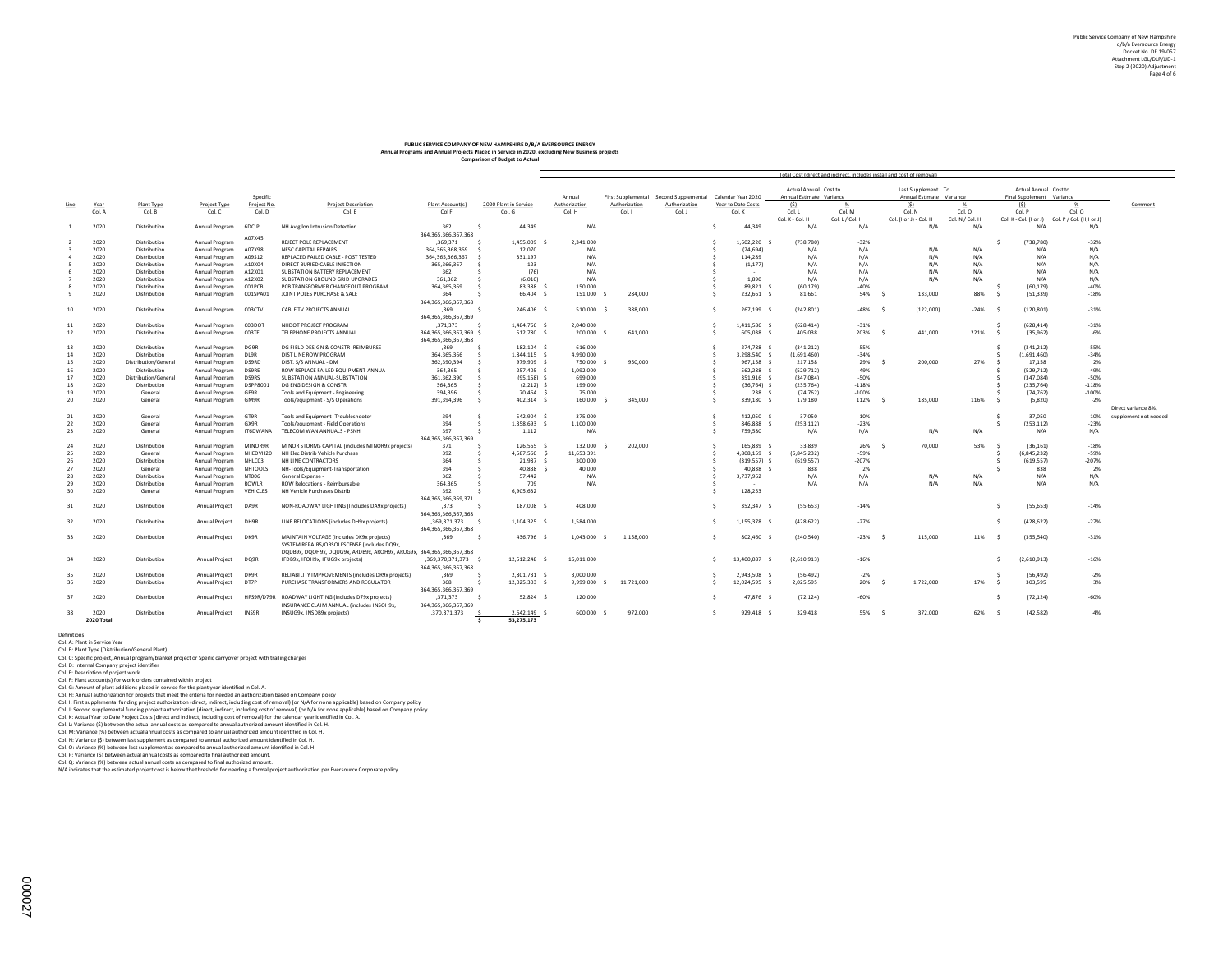#### **PUBLIC SERVICE COMPANY OF NEW HAMPSHIRE D/B/A EVERSOURCE ENERGY Specific Carryover Projects Placed in Service in 2020, excluding New Business projects Comparison of Budget to Actual**

|                         |        |              |                               |             |                                     |                 |                                 |                          |                      |                       |             |                                       |                 | As of 12/31/20 |                                                     |
|-------------------------|--------|--------------|-------------------------------|-------------|-------------------------------------|-----------------|---------------------------------|--------------------------|----------------------|-----------------------|-------------|---------------------------------------|-----------------|----------------|-----------------------------------------------------|
|                         |        |              |                               | Specific    |                                     | In Service Year |                                 |                          | Current              | Actual Project        |             | <b>Current Authorization Variance</b> |                 | Plant Account  | Reason for                                          |
| Line                    | Year   | Plant Type   | Project Type                  | Project No. | <b>Project Description</b>          | First WO        | Plant Account(s)                | 2020 Plant in Service    | Authorization        | Life to Date Costs    |             | (S)                                   | $\frac{96}{2}$  | 101 or 106     | Plant in Service > \$50K or Variance > 10%          |
|                         | Col. A | Col. B       | Col. C                        | Col. D      | Col. E                              | Col. F          | Col G.                          | Col. H                   | Col. I               | Col. J                |             | Col. K                                | Col. L          | Col. M         | Col. N                                              |
|                         |        |              |                               |             |                                     |                 |                                 |                          |                      |                       |             | Col. J - Col. I                       | Col. K / Col. I |                |                                                     |
| -1                      | 2020   | General      | Specific - Carryover 18707    |             | 2018 FAC LOB Bldg & GP              | 2018            | 391                             | $(5,237)$ \$<br>.s       | 2.784.940            | 2,711,317 \$<br>-S    |             | (73, 623)                             | $-3%$           | 106            |                                                     |
| $\overline{2}$          | 2020   | General      | Specific - Carryover 18726    |             | ML 2018 PSNH LOB GP                 | 2018            | 393                             | .s<br>$(5,483)$ \$       | 250,000              | -S                    | 214,679 \$  | (35, 321)                             | $-14%$          | 101            |                                                     |
| $\overline{\mathbf{3}}$ | 2020   | General      | Specific - Carryover 19726    |             | ML PSNH-D 2019 LOB - GP             | 2019            | 393,398                         | \$<br>$(12, 159)$ \$     | 130,000              | 111,025 \$<br>-S      |             | (18, 975)                             | $-15%$          | 106            |                                                     |
| $\overline{4}$          | 2020   | Distribution | Specific - Carryover A12W05   |             | REPL LACONIA UNDRGRD SWITCHGEAR 70W | 2015            | 366,367                         | \$<br>$(7,003)$ \$       | 2,714,000            | -S<br>2,760,642 \$    |             | 46,642                                | 2%              | 101            |                                                     |
| 5                       | 2020   | Distribution | Specific - Carryover A14N21   |             | BERLIN EASTSIDE 34.5KV LINE BREAKER | 2017            | 362                             | \$<br>$(5,287)$ \$       | 3,646,037            | s.<br>3,698,786 \$    |             | 52,749                                | 1%              | 101            |                                                     |
| 6                       | 2020   | Distribution | Specific - Carryover A14W02   |             | DANIEL SS (WEBSTER)-34.5KV SS UPGRD | 2015            | 361,362                         | 133,654 \$<br>.s         | 19,690,419 \$        | 19,583,520 \$         |             | (106, 899)                            | $-1%$           | 101            |                                                     |
| $\overline{7}$          | 2020   | Distribution | Specific - Carryover A14W18   |             | N KEENE S/S NEW DIST CIRC           | 2015            | 364, 365, 368                   | \$<br>2.087              | - S<br>1,811,000     | -S<br>1,814,667 \$    |             | 3,667                                 | 0%              | 101            |                                                     |
| 8                       | 2020   | Distribution | Specific - Carryover A15CDA   |             | CENTRAL REGION 2015 DA              | 2015            | 364,365                         | \$<br>$2,310$ \$         | 5,584,945            | 4,863,492 \$<br>-S    |             | (721, 453)                            | $-13%$          | 106            |                                                     |
| 9                       | 2020   | Distribution | Specific - Carryover A15EDA   |             | EASTERN REGION 2015 DA              | 2015            | 364, 365, 366, 367, 369         | $(90, 668)$ \$<br>- Ś    | 5,861,000            | 5,695,745 \$<br>-S    |             | (165, 255)                            | $-3%$           | 106            |                                                     |
| 10                      | 2020   | Distribution | Specific - Carryover A15SDA   |             | SOUTHERN REGION 2015 DA             | 2015            | 364,365                         | .s<br>259,524 \$         | 3,470,000            | 3,998,294 \$<br>-S    |             | 528,294                               | 15%             | 106            | Direct variance (6%), supplement not needed         |
| 11                      | 2020   | Distribution | Specific - Carryover A16C06   |             | 324 LINE, REBUILD AT INDUSTRIAL AVE | 2017            | 364,365                         | s.<br>$(10, 487)$ \$     | 108,000              | -S                    | 65,667 \$   | (42, 333)                             | $-39%$          | 106            |                                                     |
| 12                      | 2020   | Distribution | Specific - Carryover A16C09   |             | Blaine St SS add 34.5-12kV 10MVA tr | 2018            | 362                             | \$<br>$(977)$ \$         | 3,987,000            | 4,008,636 \$<br>-S    |             | 21,636                                | 1%              | 101            |                                                     |
| 13                      | 2020   | Distribution | Specific - Carryover A16C10   |             | JACKMAN - REPLACE OBSOLETE EQUIPMEN | 2018            | 362                             | Ś<br>$(2,352)$ \$        | 7,155,259 \$         | 7,149,506 \$          |             | (5,753)                               | 0%              | 106            |                                                     |
| 14                      | 2020   | Distribution | Specific - Carryover A16S02   |             | RECON LINES 3110, 353, 3445X        | 2017            | 364,365                         | $(15,998)$ \$<br>Š.      | 1,331,000            | -S<br>1,315,011 \$    |             | (15,989)                              | $-1%$           | 101            |                                                     |
| 15                      | 2020   | Distribution | Specific - Carryover A16X01   |             | <b>ESCC control of Generation</b>   | 2017            | 361, 362, 364, 365, 369         | 8,741 \$<br>.s           | 1,439,292 \$         | 1,391,671 \$          |             | (47, 621)                             | $-3%$           | 106            |                                                     |
| 16                      | 2020   | General      | Specific - Carryover A16X05   |             | NH Energy Park: audio visual equip  | 2016            | 391,394                         | \$<br>31,997             | 174.100 \$<br>- S    |                       | 133.642 \$  | (40, 458)                             | $-23%$          | 101            |                                                     |
| 17                      | 2020   | Distribution | Specific - Carryover A17C04   |             | <b>GREGGS SS Removal</b>            | 2019            | 365                             | .s<br>$(75)$ \$          | 586,000 \$           |                       | 659,780 \$  | 73,780                                | 13%             | 106            | Direct variance (19%), supplement not needed        |
| 18                      | 2020   | Distribution | Specific - Carryover A17C13   |             | BLAINE ST SUBSTATION LINE WORK      | 2017            | 364,365                         | \$<br>$(6,921)$ \$       | 496,000 \$           |                       | 486,002 \$  | (9,998)                               | $-2%$           | 106            |                                                     |
| 19                      | 2020   | Distribution | Specific - Carryover A17C17   |             | CIRCUIT TIE 3115X12 TO 3615X1       | 2017            | 364, 365, 368, 369              | \$<br>$(19,513)$ \$      | 2,700,000            | 2,132,820 \$<br>-S    |             | (567, 180)                            | $-21%$          | 106            |                                                     |
| 20                      | 2020   | Distribution | Specific - Carryover A17E20   |             | OCEAN RD SS 34.5KV OCB REPLACE      | 2019            | 362                             | \$<br>12,179 \$          | 2,850,000            | 2,860,521 \$<br>-S    |             | 10,521                                | 0%              | 101            |                                                     |
| 21                      | 2020   | Distribution | Specific - Carryover A17N02   |             | MESSER ST - REPLACE TB70            | 2018            | 362, 364, 365                   | \$<br>$9,637$ \$         | 5,992,000 \$         | $6,181,338$ \$        |             | 189,338                               | 3%              | 101            |                                                     |
| 22                      | 2020   | Distribution | Specific - Carryover A17N22   |             | Beebe River SS Cap Switcher Replace | 2019            | 362                             | Ś<br>55,331 \$           | 986,000 \$           | 1,019,418 \$          |             | 33,418                                | 3%              | 106            |                                                     |
|                         |        |              |                               |             |                                     |                 |                                 |                          |                      |                       |             |                                       |                 |                | Devices installed in 2018 were placed in service in |
| 23                      | 2020   | Distribution | Specific - Carryover A17VRP   |             | G&W Viper Warranty Replacment       | 2017            | 364,365                         | \$<br>$(24, 672)$ \$     | 462,000 \$           |                       | 523,825 \$  | 61,825                                | 13%             | 101            | 2019. Project reviewed as part of 2018 rate case.   |
| 24                      | 2020   | Distribution | Specific - Carryover A17W23   |             | Monadnock SS Cap Switcher Replaceme | 2019            | 361,362                         | \$<br>$2,266$ \$         | 1,174,000            | -S                    | 966,316 \$  | (207, 684)                            | $-18%$          | 101            |                                                     |
| 25                      | 2020   | Distribution | Specific - Carryover A18E12   |             | CIRCUIT TIES 3172X1 - 3112X3        | 2019            | 364, 365, 369                   | <b>S</b><br>$(8,255)$ \$ | 742,984              | -S                    | 742,984 \$  |                                       | 0%              | 106            |                                                     |
| 26                      | 2020   | Distribution | Specific - Carryover A18E23   |             | Rochester Comcast Make Ready        | 2018            | 364, 365, 366, 367, 369, 371 \$ | 42,333 \$                | 929,000 \$           |                       | 927,839 \$  | (1, 161)                              | 0%              | 106            |                                                     |
| 27                      | 2020   | Distribution | Specific - Carryover A18VRP   |             | Viper Replacement Project-Bettermnt | 2018            | 362, 364, 365                   | .s<br>$(159, 467)$ \$    | 9,879,000            | 5,796,925 \$<br>- \$  |             | (4,082,075)                           | $-41%$          | 106            |                                                     |
| 28                      | 2020   | Distribution | Specific - Carryover A18W13   |             | Route 9 Roxbury-Sullivan 10439      | 2018            | 364, 365, 369                   | .s<br>$(2, 183)$ \$      | 590,000 \$           |                       | 678,462 \$  | 88,462                                | 15%             | 106            | Direct variance (8%), supplement not needed         |
| 29                      | 2020   | Distribution | Specific - Carryover A18X08   |             | S Milford Relay Replacement         | 2019            | 362                             | \$<br>12,682 \$          | 373,000 \$           |                       | 429,757 \$  | 56,757                                | 15%             | 101            | Direct variance (1%), supplement not needed         |
| 30                      | 2020   | Distribution | Specific - Carryover A18X18   |             | ROW Hardening/Reconductoring        | 2018            | 364,365                         | \$<br>$9,359$ \$         | 440,000 \$           |                       | 248.733 \$  | (191, 267)                            | $-43%$          | 106            |                                                     |
| 31                      | 2020   | Distribution | Specific - Carryover A18XDA   |             | Distribution Automation - Substatio | 2018            | 362                             | .s<br>$(90)$ \$          | 1,100,000 \$         | 1,009,330 \$          |             | (90, 670)                             | $-8%$           | 106            |                                                     |
| 32                      | 2020   | Distribution | Specific - Carryover A19C05   |             | Reconductor copper St Anselm Drive  | 2019            | 364, 365, 366, 367              | \$<br>$(502)$ \$         | 241,000 \$           |                       | 239,291 \$  | (1,709)                               | $-1%$           | 101            |                                                     |
| 33                      | 2020   | Distribution | Specific - Carryover A19C25   |             | Reconductor Bedford Road, 360X7     | 2019            | 364, 365, 367                   | \$<br>$(2,852)$ \$       | 300,000 \$           |                       | 304,228 \$  | 4,228                                 | 1%              | 101            |                                                     |
| 34                      | 2020   | Distribution | Specific - Carryover A19E26   |             | Convert Four Rod Road in Rochester  | 2019            | 364, 365, 367, 368              | s.<br>$(9, 289)$ \$      | 155,000 \$           |                       | 170.993 \$  | 15,993                                | 10%             | 101            | Direct variance (15%), supplement not needed        |
| 35                      | 2020   | Distribution | Specific - Carryover A19N09   |             | Relocate 1W1 Main Line onto Route 3 | 2019            | 364, 365, 369                   | \$<br>$(1,060)$ \$       | 319,000 \$           |                       | 290,639 \$  | (28, 361)                             | $-9%$           | 106            |                                                     |
| 36                      | 2020   | Distribution | Specific - Carryover A19N50   |             | 346X1 DEFECTIVE SPCA REPLACEMENT    | 2019            | 364,365                         | <b>S</b><br>$(7,280)$ \$ | 178,000 \$           |                       | 179,110 \$  | 1,110                                 | 1%              | 101            |                                                     |
| 37                      | 2020   | Distribution | Specific - Carryover A19S08   |             | Relocate 3168X Bridge St S/S        | 2019            | 364.365.366.367.369             | .s<br>$(37, 110)$ \$     | 766,000 \$           |                       | 708.299 \$  | (57, 701)                             | $-8%$           | 101            |                                                     |
| 38                      | 2020   | Distribution | Specific - Carryover A19S27   |             | Relocate 314 Line around Heron Pond | 2019            | 364                             | $(77, 974)$ \$<br>.s     | 928,000 \$           |                       | 926,001 \$  | (1,999)                               | 0%              | 106            |                                                     |
| 39                      | 2020   | Distribution | Specific - Carryover A19S46   |             | SOUTH AVE DERRY STEP OVERLOAD       | 2019            | 364, 365, 369                   | \$<br>31 <sup>5</sup>    | 199,000 \$           |                       | 274,663 \$  | 75,663                                | 38%             | 106            | Direct variance (14%), supplement not needed        |
| 40                      | 2020   | Distribution | Specific - Carryover A19W10   |             | Relocate feed to Hinsdale Wastewat  | 2019            | 364, 365, 366, 367              | s.<br>$5,835$ \$         | 292,000 \$           |                       | 328,399 \$  | 36,399                                | 12%             | 106            | Direct variance (17%), supplement not needed        |
| 41                      | 2020   | Distribution | Specific - Carryover A19X01   |             | <b>Replace Degraded Manholes</b>    | 2020            | 366                             | \$<br>25,298 \$          | 63,000 \$            |                       | $42,163$ \$ | (20, 837)                             | $-33%$          | 101            |                                                     |
| 42                      | 2020   | Distribution | Specific - Carryover A19X64   |             | SS SECURITY UPGRADES CIPS NH        | 2019            | 362                             | .s<br>49,826 \$          | 168,000 \$           |                       | 76,716 \$   | (91, 284)                             | $-54%$          | 106            |                                                     |
| 43                      | 2020   | Distribution | Specific - Carryover C18ETT   |             | <b>NH ETT 2018</b>                  | 2018            | 365                             | .s<br>114,483 \$         | 6,319,000 \$         | 4,834,114 \$          |             | (1,484,886)                           | $-23%$          | 101            |                                                     |
| 44                      | 2020   | Distribution | Specific - Carryover D1276A   |             | Distribution Design for F107 Projec | 2017            | 364, 365, 366, 367, 369         | s.<br>(36, 290)          |                      | $N/A$ \$<br>(58, 847) |             | N/A                                   | N/A             | 106            |                                                     |
| 45                      | 2020   | Distribution | Specific - Carryover D1328AH  |             | Distribution Design P134 Line       | 2020            | 364,365                         | \$<br>2,682              |                      | $N/A$ \$<br>3,114     |             | N/A                                   | N/A             | 101            |                                                     |
| 46                      | 2020   | Distribution | Specific - Carryover NHRMTR17 |             | NH Remote Disconnect 2017 - 2018    | 2017            | 370                             | \$<br>49,276 \$          | 1,985,629 \$         | 2,332,725 \$          |             | 347,096                               | 17%             | 101            |                                                     |
| 47                      | 2020   | Distribution | Specific - Carryover NHMTR18  |             | NH Annual Meter Project for 2018    | 2018            | 370                             | .s<br>$(48, 630)$ \$     | 2,320,000 \$         | 1,478,972 \$          |             | (841, 028)                            | $-36%$          | 101            |                                                     |
| 48                      | 2020   | Distribution | Specific - Carryover R15CDA   |             | REP3 - 2015-2016 Central Region DA  | 2015            | 364, 365, 369                   | <b>S</b><br>92,325 \$    | 6,097,000            | 6,743,220 \$<br>-S    |             | 646,220                               | 11%             | 106            | Direct variance 1%, supplement not needed           |
| 49                      | 2020   | Distribution | Specific - Carryover R15DBR   |             | REP3 Direct Buried Cable Replace    | 2016            | 364, 365, 366, 367, 369         | $(1,658)$ \$<br><b>S</b> | 4,389,000            | 4,375,513 \$<br>-S    |             | (13, 487)                             | 0%              | 106            |                                                     |
| 50                      | 2020   | Distribution | Specific - Carryover R15NDA   |             | REP3 - 2015-2016 Northern Region D  | 2015            | 364,365                         | ¢                        | 3,908,000 \$<br>8 \$ | 4,140,479 \$          |             | 232.479                               | 6%              | 101            |                                                     |
|                         |        |              |                               |             |                                     |                 |                                 |                          |                      |                       |             |                                       |                 |                |                                                     |